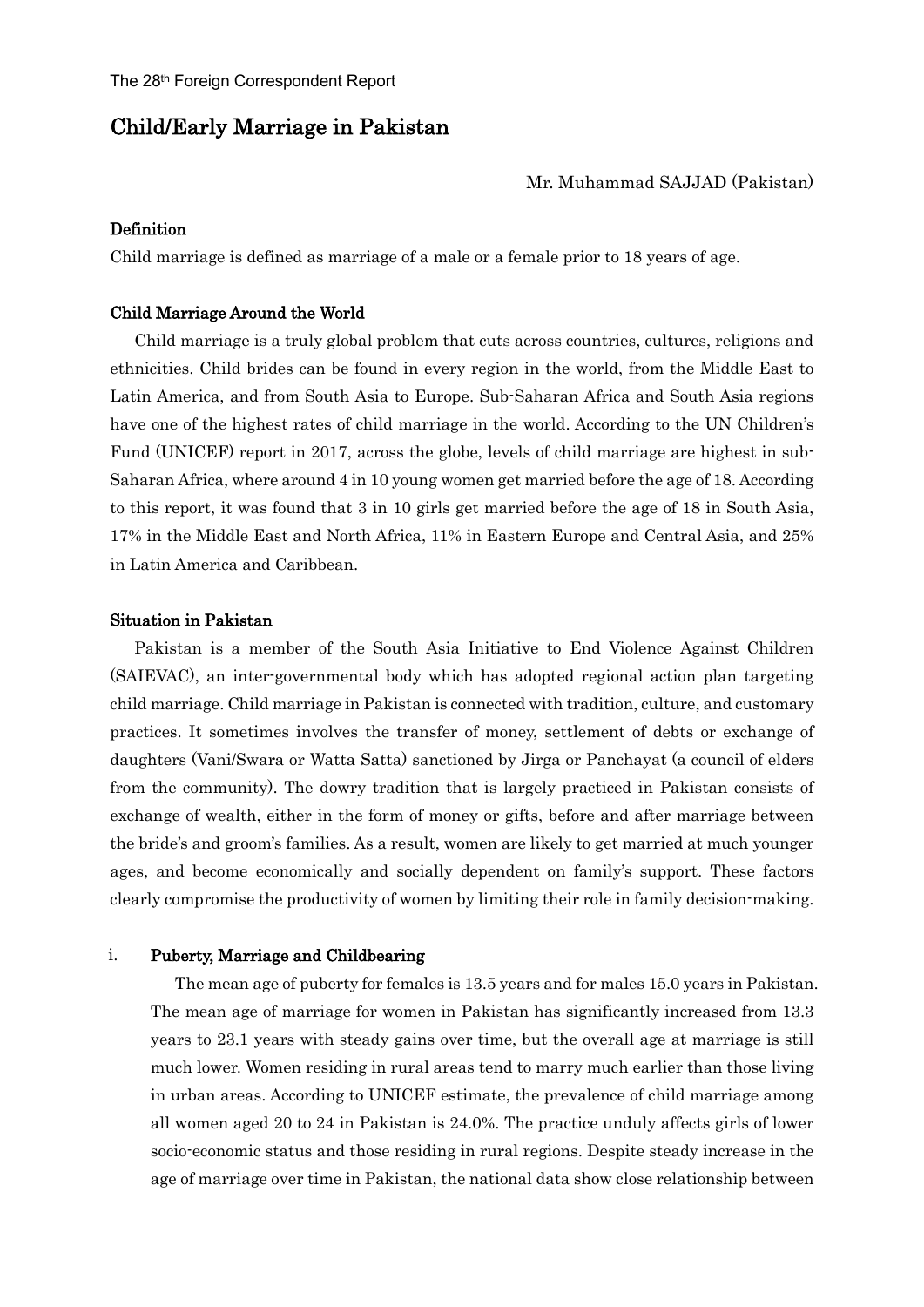marriage and childbearing. It has been shown that marriage is almost immediately followed with pregnancy among females younger than 20 years old.

#### ii. Fertility, Contraception and Son preferences

By 2020, the population policy of Pakistan has a target of achieving stabilization in population by reducing annual population growth rate from 1.9% to 1.3% and total fertility rate to 2.1. However, there is only meager progress in achieving this goal with overall contraceptive rate still hovering around 27%, which is quite low as compared to other neighboring countries. Adolescent women in Pakistan are culturally expected to prove fertility background for son after marriage. Husbands desire to have more children, and son preference is observed among couples. High fertility and low contraception use among women can be attributed to these tendencies. These young girls are faced with high maternal and infant mortality. When coupled with limited access to healthcare and low antenatal services, the situation surrounding them would lead to poor health outcomes.

#### iii. Government's Legal Implementations for Male and Female Age at Marriage

Pakistan's Child Marriage Restraint Act (CMRA) 1929 sets the legal age for marriage at 16 years for women and 18 for men. In February 2017, the Parliament adopted an amendment to the Penal Code that would toughen punishment against child marriage. Offenders face a minimum of five years in prison and may serve up to 10 years including a fine of up to 1 million rupees. In April 2014, the Sindh Assembly unanimously adopted the Sindh Child Marriage Restraint Act, increasing the age of marriage to 18 and stipulating that marriage below 18 is a punishable offence. A similar bill proposed at the national level was unfortunately struck down by the Pakistan's National Assembly in May 2017. Punjab and Khyber Pakhtukhwa have introduced and adopted bills with harsher penalties for marriage under the age of 16. However, they did not increase the age of marriage to 18. Recently the Council of Islamic Ideology, a constitutional body which gives Islamic legal advice to the Pakistani government, declared that Pakistani laws prohibiting child marriage are un-Islamic. The rulings were widely criticized at the national and international levels.

### Significance of Child Marriage

Although the practice of child marriage affects both boys and girls, it poses disproportionately serious risks to girls, bringing about far more negative health outcomes among girls. The prevalence of child marriages, even though less than some of the neighboring countries such as India, Nepal and Bangladesh, is still substantial in Pakistan. Studies from other low-income countries have shown that child marriage is associated with high maternal